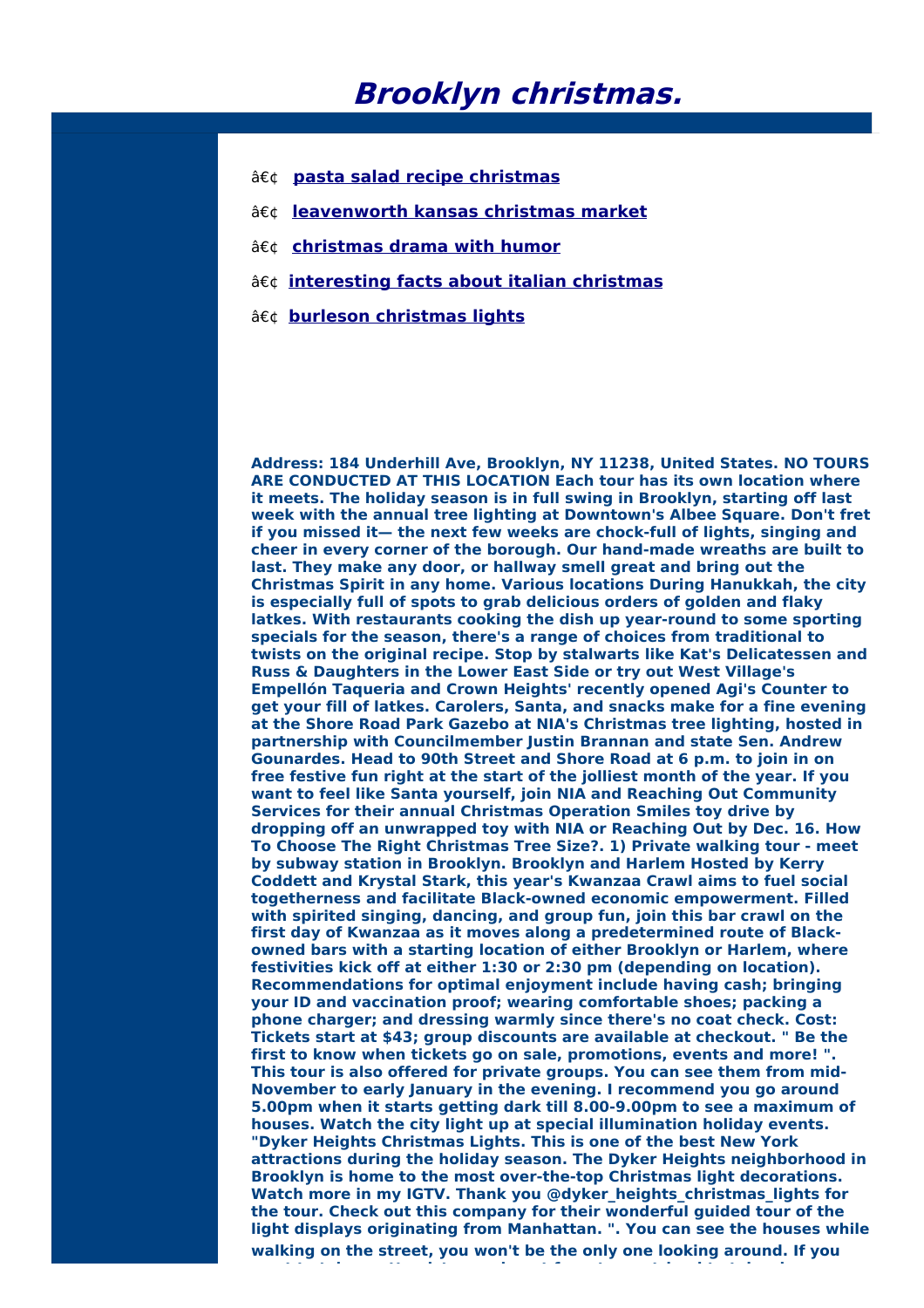**want to take pretty pictures, do not forget your tripod to take clear photos. Prepare to see astonishing holiday light displays on a visit to Brooklyn's Dyker Heights neighborhood, which has become world famous for the incredible decorations planned by its highly competitive residents. See it all for yourself, learn the story behind it, and discover how the tough attitude of one woman has led to a long beautiful tradition. Every holiday season, a quiet neighborhood in Brooklyn turns into a must-see attraction in New York City. Houses and yards get draped in strings of light, armies of toy soldiers, angels and reindeer are put out in front lawns. In the nearly three decades since the neighborhood started putting up its elaborate decorations, people from all over the world would travel miles away from Manhattan's Central Park and Rockefeller Center just to see the Dyker Heights Christmas lights. Peep the world-famous Christmas tree at Rockefeller Center. Check out the golden anniversary of a 13-foot origami Christmas tree. Discover the Christmas decorations of Dyker Heights in Brooklyn. Cancel up to 24 hours in advance to receive a full refund. We have everything you need to decorate for the Holidays. You'll get free delivery anywhere in NYC, as well as purchase protection with our perfect tree guarantee. If you don't LOVE your tree--for any reason at all- we'll bring you another one, at no additional cost. Hit up a Latin-inspired holiday pop-up for seasonal cocktails. We'll be back again next year for sure!. Izzy Baskette is an editorial assistant at Thrillist. Spotlight The Asian Experience in NYC The Latino Experience in NYC The Black Experience in NYC What's Open in NYC Dine In NYC Shop In NYC Must-See. "You have folks who are not putting up the lights who are some of the heavy-hitters because they're taking care of their elderly mother and they're concerned about the people in the neighborhood," said Tony Muia, owner and operator of A Slice of Brooklyn, a local tour company. Muia canceled all bus tours of Dyker Heights for the holiday season, the first time in 14 years, over concerns of spreading the virus to the neighborhood. "The last thing I wanted was our bus to be some mobile super-spreader, that was not only infecting people on the buses but maybe infecting people in the neighborhood," Muia said. Rumors swirled in the neighborhood that officials were going to tell people not to decorate their homes this year for fears of attracting crowds, but local leaders have largely focused on advocating for more low-key Christmas lights this year. "Obviously because of the pandemic, something that is this fun, internationally known phenomenon becomes a real concern because of the crowds it can attract," Justin Brannan, the city council member for Dyker Heights, told a local television station, saying he and the local community boards have asked the New York police department to help ensure any visitors were following Covid-19 guidelines. That some houses have opted to skip out on their displays this year has not stopped others from going all-out with their displays. Lucy Spata, who is known to be the person who started the Christmas lights tradition in 1986, said she put her decorations up earlier this year because she was looking to bring some joy to the community as well as honor her late husband, who passed away last year. "This was our thing to decorate. We enjoyed it, we loved it. He always said to me, 'Don't ever stop,'" she said. "It makes you feel like you're doing something to make everybody happy.". Christmas Tree Symbolism: Is there a deeper meaning behind your holiday tree? Decorating for Christmas is an art form that has been evolving for ce. Due to the traffic conditions in NYC for Christmas Season, the tour may last more than 3.5 hours. Brooklyn neighborhood's Christmas lights shine despite pandemic's dim. Kerrigan said she started the tradition with her family as it is the one constant of an ever-changing Brooklyn, where her family has lived for over three generations. "It's one part of Brooklyn that has not changed. If anything, it has improved," she said. "It is something that has remained constant and is still something beautiful that families can do together." Zak Turner of Bay Ridge, Brooklyn, goes to see the Christmas lights every year with his wife, who grew up seeing the lights with her own family. This year, the couple brought their 10-month-old puppy, Theo, with them to walk the neighborhood. "It's really cool to see how the tradition keeps going and the community comes together for a bit, especially around Christmas," Turner said. "The lights don't change, but still we look forward to it.". Subscribe to Brownstoner's newsletter and stay up to date with more great news and articles like this one. "**

**Absolutely brilliant, even better than I expected, it's breath taking and so dramatic! The tour is worth every penny and the surprise at the end is a fantastic bonus. Loved every bit of it! ". Councilmember Justin Brannan,**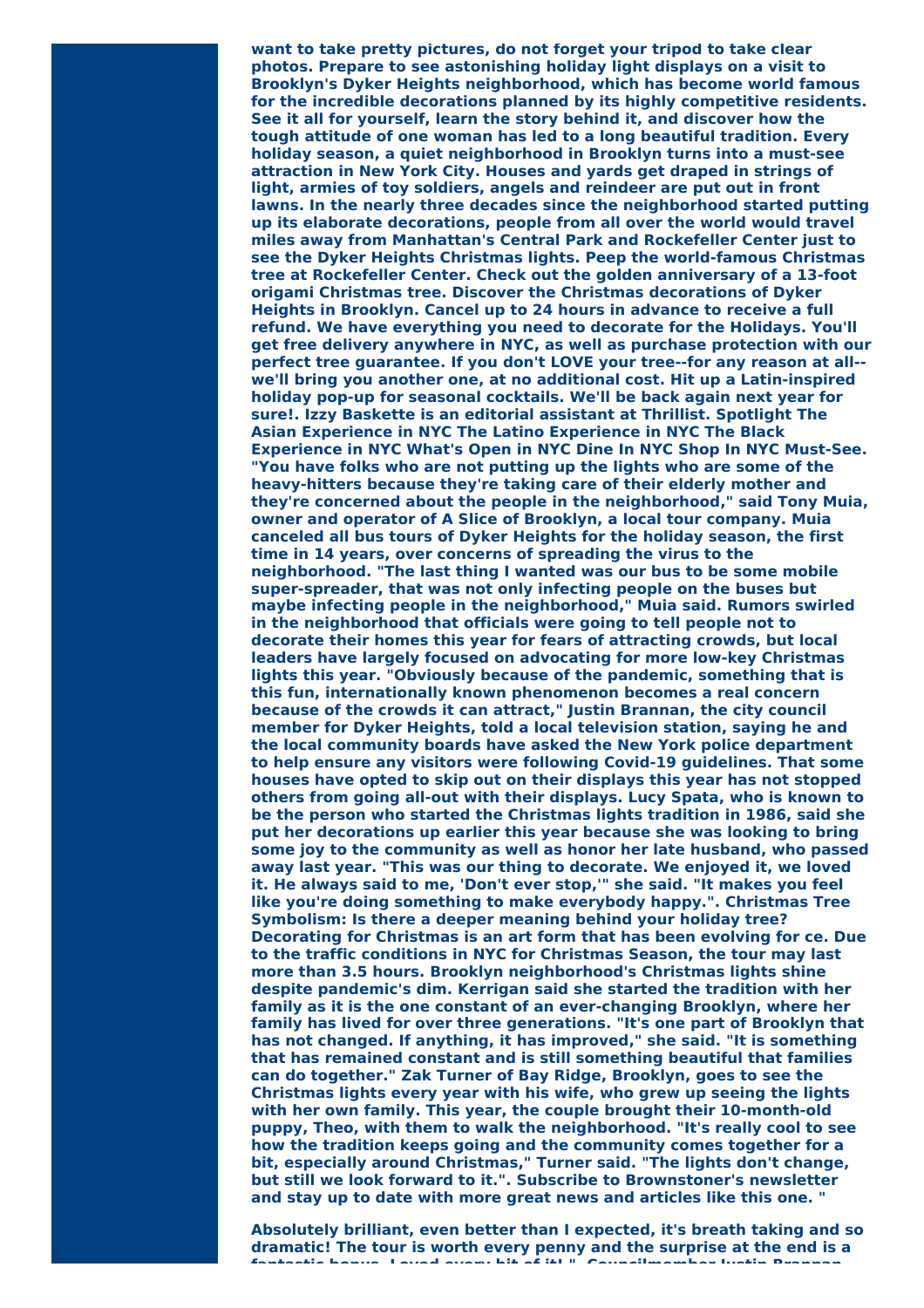**fantastic bonus. Loved every bit of it! ". Councilmember Justin Brannan, pictured here with members of the FDNY, helped sponsor and attended all three tree lightings events. Photo courtesy of NIA Community Services Network. Patrons can also order Greg's Trees online, with durable stands, delivery, and professional installation included, but Greg's festive stands are definitely worth an in-person visit. Brooklyn's Fad Holiday Market returns following pandemic cancelation last year. The event was sponsored by DeSales Media Group, the technology and communications arm of the Diocese of Brooklyn. Best Holiday Cookies to Make with Your TEENs. Christmas 2021, DeSales Media Group, The Eighth Bishop of Brooklyn. T&T nurses honor two nursing students at gala. Msgr. David Cassato, vicar for Catholic schools, praised the singing of the young women from St. Saviour's, mentioning that they represent some of the best students in the Catholic schools in Brooklyn and Queens. The Shore Road Park Gazebo Christmas tree lighting on Dec. 2 was the first of three holidays celebration hosted by NIA Community Services Network in partnership with local pols and businesses. Santa Claus was joined for the third and final Christmas tree lighting by two Brooklyn Cyclones mascots. Photo by Arthur de Gaeta. After it was illuminated, the 27-foot-high Douglas Fir, decorated with 16,000 multi-colored LED lights and accompanied by life-sized Nativity creche figures, was blessed by Bishop Robert Brennan. It's time again for the "Dyker Lights" Christmas display, one of the city's most popular tourist destinations. PROSPECT HEIGHTS— In a twilight ceremony Wednesday, Dec. 8, the Diocese of Brooklyn held its annual Christmas tree lighting beneath the Soldiers and Sailors Memorial Arch at Grand Army Plaza. This year marked the triumphant return of the annual tree lightings, which— like many of the borough's extravagant holiday celebrations— were put on hold last year due to the pandemic. Volunteers Needed: Greenpoint Tree Watering Day is This Saturday (8/11). "Jesus came in the simplest of ways," he said. "He was born in a manger, among the poor.". Spread some cheer, and stay on budget with these 7 gift ideas. Christmas carolers sang to a crowd of about 100 people who gathered at the 13th Avenue money lender in addition to remarks from Brannan, Bovè and Investors Bank President Domenick Cama. Some tours were canceled last year due to COVID-19 but have resumed. Some companies, including A Slice of Brooklyn Bus Tour, require proof of vaccination for adults. According to its website, TEENren 12 and under must be either fully vaccinated or present a negative COVID-19 PCR test. A video offered welcoming messages to Bishop Brennan from school TEENren throughout the diocese. He said he looked forward to visiting all the schools in that presentation. "I am overwhelmed by the welcome of the past few days," Bishop Brennan said. Save my name, email, and website in this browser for the next time I comment. Complete Your Profile to optimize your tablet experience. All three annual events are put on in partnership with Councilmember Justin Brannan, state Sen. Andrew Gounardes, National Grid and Investors Bank— whose Dyker Heights location served as the venue for the Dec. 3 Christmas tree lighting. Meanwhile, this display would offer a message of hope to all who pass by one of the busiest spots in Brooklyn, Bishop Brennan said. As joggers ran past the site and continuous traffic circled the scene, he remarked that "you can't have more everyday life than right here in Grand Army Plaza.". In his remarks, Bishop Brennan encouraged all the faithful to visit the display in Grand Army Plaza this Christmas season and to spend time in prayer at their parish Nativity. Flatbush deli worker shot dead in struggle with armed robber. Bishop Brennan recalled visiting St. Saviour's on the day of the announcement that he would be the new Bishop of Brooklyn: "It's good to see you again," he said. NYC Trees was started by a native New Yorker and teacher, Harold DeLucia, in 2012. He believes in supporting local farms by offering local, sustainable, farm fresh trees. NYC Trees also delivers and installs trees for "hassle-free holidays". "After the past two years we had, keeping even these small traditions alive takes on a new meaning and importance," Brannan told Brooklyn Paper. "I was thankful to again work with our local partners to make this possible. This truly is the most wonderful time of the year and I hope these lights will bring smiles and cheer to everyone during these enduringly tough times.". The lighting ceremony was filmed for special**

**programming on NET-TV, the 24-hour cable channel. Track Santa or check out the North Pole activities 4 interactive ways. Brooklyn's Fad Holiday Market returns following pandemic cancelation last year..**